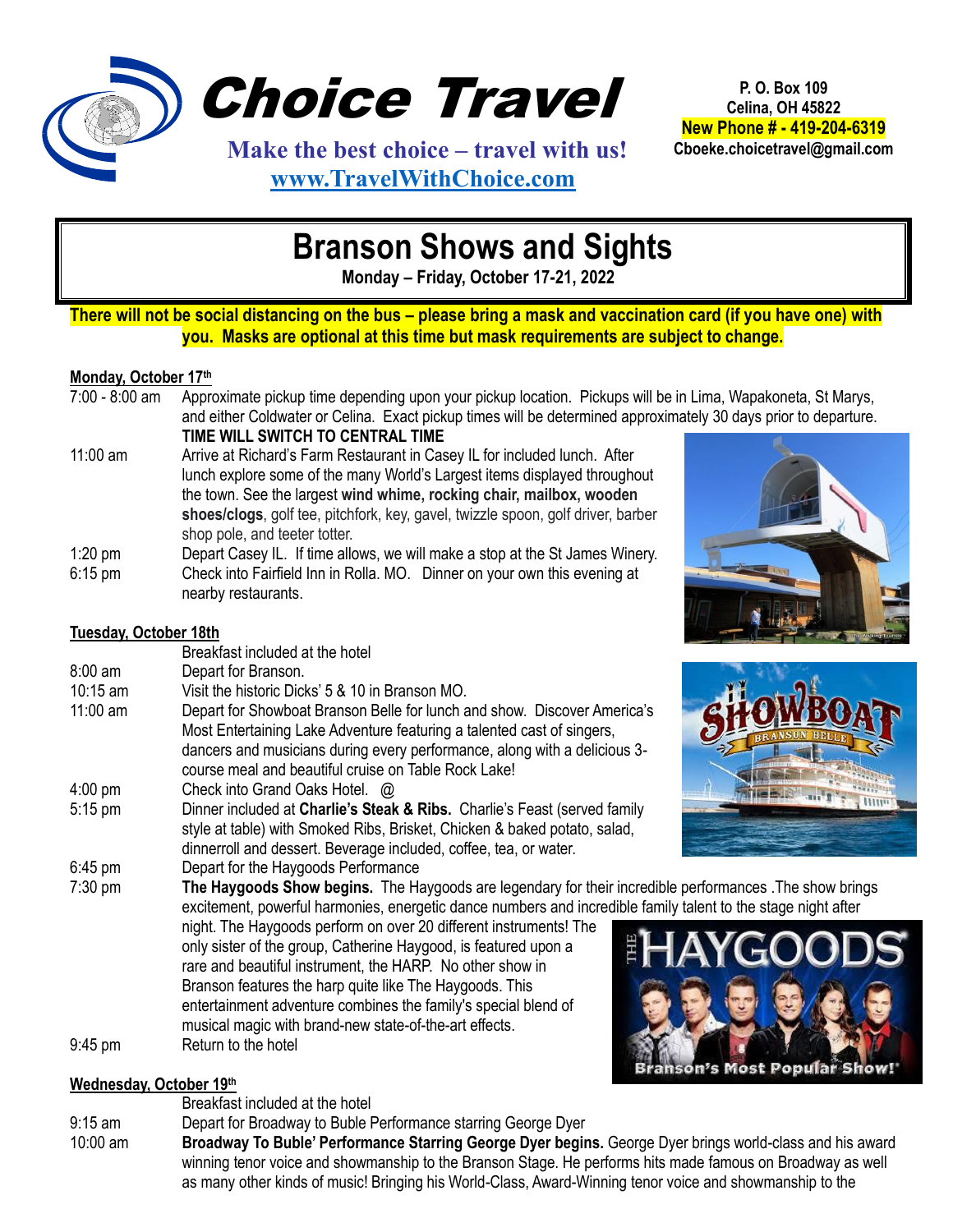Branson stage, George Dyer WOWS audiences with hits from Broadway, Cinema, Power Ballads, Opera, Love Songs, Country, and Gospel, as well as contemporary favorites.

Noon - Lunch on your own in Branson

- 1:15 pm Depart for Hughes Music Show.
- 2:00 pm **Hughes Music Show begins.** The Hughes Music Show is a culmination of over 40 years of experience and effort. It is the biggest production The Hughes Brothers Theatre has ever seen. A cast of 50 uniquely talented entertainers brings you an experience you can't miss. These actors, dancers, comedians, instrumentalists, and singers of all styles will work their way into your hearts forever. The Hughes Music Show is astonishing audiences with its crisp harmonies, explosive energy, impressive instrumentals, and multi-layered musical arrangements. The show will astound you as you hear the best in pop, rock, R&B, country,



classical, Broadway, patriotic, and even gospel music. It's a big list, but it's also a big show. And that's a promise! May have some free time after the show

- 5:15 pm Depart for **Grand Country Dinner Buffet.** An experience reminiscent of dinner at Grandma's house, dining at Grand Country Buffet is the perfect ending of a perfect Branson day. Slow-roasted, succulent roast and ham is hand carved for you as you fill your plate, from the vast selection of five food bars with even more meat choices, fruits, vegetables, salads, fresh baked breads, bakery desserts, ice cream sundae bar and more.
- 6:45 pm Depart for Clay Coopers Country Express show 7:30 pm **Clay Cooper's Country Express show begins.** This cast of 25 incredible entertainers will blow you away with singing, dancing and hysterical comedy! Great visual effectsand a variety of music - old & new country, rock n roll, gospel, and a stunning salute to our American Veterans! Clay guarantees a family-friendly show, perfect for all ages! 10:10 pm Return to hotel



## **Thursday October 20th**

- Breakfast included at the hotel
- 8:15 am Check out of hotel and depart for Dogwood Canyon
- 9:00 am **Dogwood Canyon Wildlife Tour & Box Lunch.** Step aboard their comfortable, open-air trams and explore the beauty of Dogwood Canyon! This adventure includes a two hour narrated tour of the park as you pass by bluffs, waterfalls and other scenic views. Plus, you'll cross the Arkansas border and enter the Bison-Elk Country pasture, encountering the largest residents at Dogwood Canyon. Enjoy a box lunch meal. Sandwich Choice: Ham & Turkey or Turkey & Swiss with Marinated Pasta Salad, Boulder Canyon Chips, Assorted Cookies, Lemonade, Tea, Water.
- 12:15 pm Depart Canyon and return to Branson

1:15 pm Arrive at **#1 Hits Of The 60's & 50's Too Show** which begins at 2:00 pm. Touches over 100 songs from the great artists of the 60's and 50's - Elvis Presley, The Beach Boys, The Supremes, Paul Anka, Buddy Holly, Petula Clark, The Beatles... the list goes on and on. Add over 100 costume changes, fun video and a talented cast of seven and

you've got the recipe for the show dubbed "The Most Fun You'll have In Branson."

- 4:15 pm Depart for Lamberts Café
- 5:00 pm Arrove at **Lamberts Cafe** for included dinner. Choose from 1 of many entrees of Chicken, Beef, or Pork along with all the fixins Be ready for the "Pass-ARounds" served daily to include Fried Potatoes & Onions, Macaroni & Tomatoes, Black-Eyed Peas, Fried Okra, and of course those hot "Throwed Rolls" with Sorghum ! Dessert and Beverage Included.
- 6:30 pm Depart For Fairfield Inn By Marriott in Rolla, MO
- 9:00 pm Check into hotel.

#### **Friday, October 21st**

|           | Breakfast included at the hotel                  |
|-----------|--------------------------------------------------|
| $8:00$ am | Depart for Missour History Museum in St Louis MO |